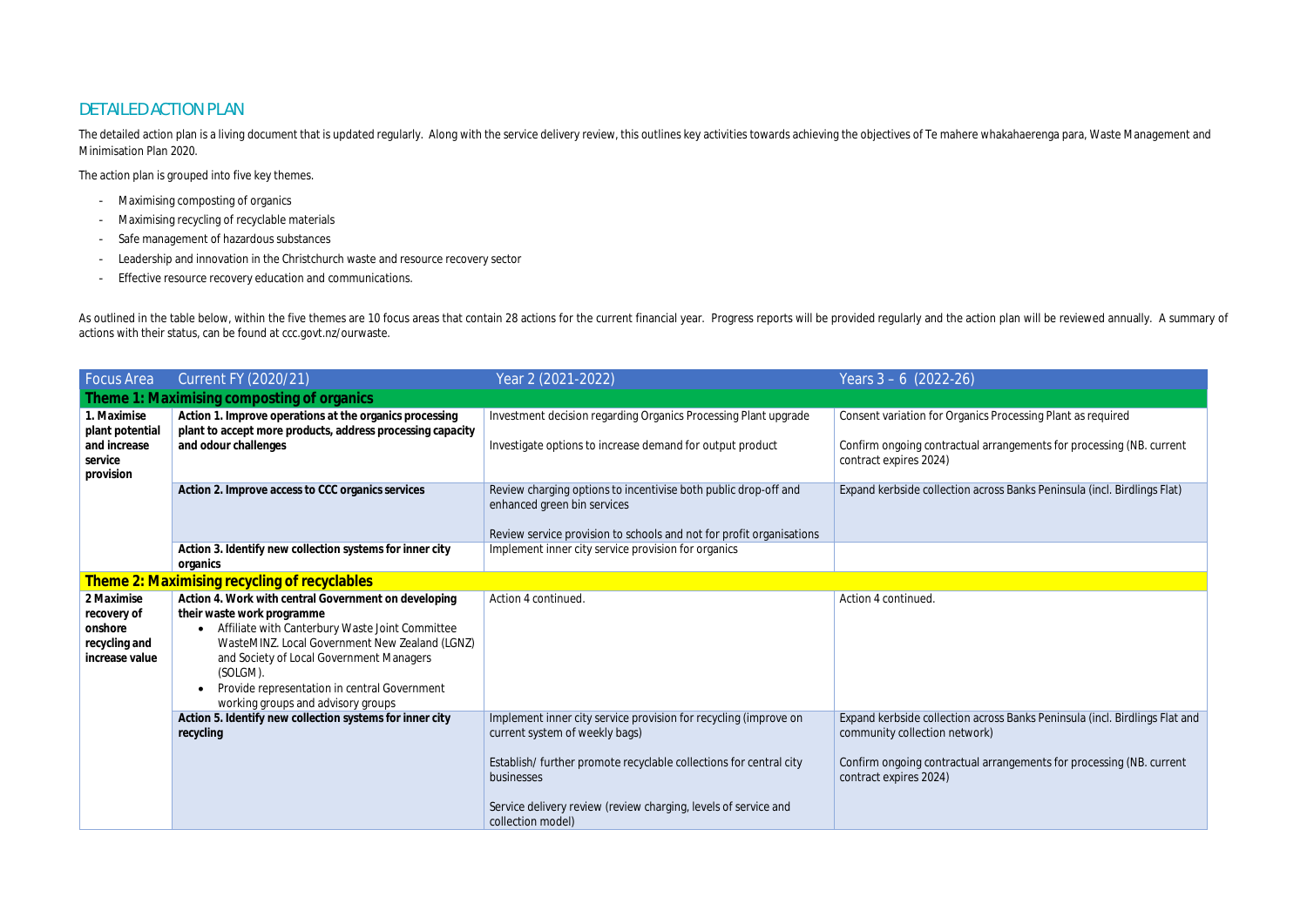Support development of alternative options for recovery of materials

dividuals to sort and recover resources

vaste) collection services in line with ip program

agement to obtain better data on waste

|  | Action 6. Support onshore processing of recycling, including<br>solutions for glass, mixed plastic and paper<br>Work with central Government work programme, |                                                                                                                                                                                                                                                                                                                                                                                                                            | Develop strategic short-term solutions while medium to long-term<br>solutions are developed                                                                                                                                           | Develop planning guidelines for r<br>requirements for waste services  |
|--|--------------------------------------------------------------------------------------------------------------------------------------------------------------|----------------------------------------------------------------------------------------------------------------------------------------------------------------------------------------------------------------------------------------------------------------------------------------------------------------------------------------------------------------------------------------------------------------------------|---------------------------------------------------------------------------------------------------------------------------------------------------------------------------------------------------------------------------------------|-----------------------------------------------------------------------|
|  |                                                                                                                                                              | through the resource recovery taskforce. E.g.<br>development of the national Container Return<br>Scheme (CRS)                                                                                                                                                                                                                                                                                                              | Expand onshore recycling capability, addressing Basal Convention<br>requirements                                                                                                                                                      | Support development of alternat<br>that are currently non-recyclable  |
|  |                                                                                                                                                              |                                                                                                                                                                                                                                                                                                                                                                                                                            | Support innovation across resource recovery infrastructure                                                                                                                                                                            |                                                                       |
|  |                                                                                                                                                              | Action 7. Council work programme to manage<br>contamination (<10%)<br>Deliver proven targeted behavioural change<br>$\bullet$<br>programmes, based on effectiveness (ongoing)<br>Continue to promote diversion services at transfer<br>stations (ongoing)<br>Biennial Materials Recovery Facility (MRF) open day<br>$\bullet$<br>(run by contractor)<br>Promote re-use of materials (e.g. EcoShop, second<br>hand goods)   | Encourage public engagement across repair and reuse activity (e.g<br>tool library, repair workshops)<br>Increase frequency of open day; annual MRF open day (run by<br>contractor)                                                    | Encourage businesses and individ<br>rather than disposing to landfill |
|  |                                                                                                                                                              | Theme 3: Safe management of hazardous substances                                                                                                                                                                                                                                                                                                                                                                           |                                                                                                                                                                                                                                       |                                                                       |
|  | 3. Provide safe<br>use of Council<br>services for<br>disposal of<br>hazardous<br>substances and<br>materials                                                 | Action 8. Promote safe disposal options for hazardous<br>materials<br>Promote facilities at council transfer stations<br>Biannual education programme regarding hazardous<br>$\bullet$<br>substances in the kerbside collection system<br>Annual household hazardous waste collection day<br>for Banks Peninsula (collaboration with Agrecovery<br>in 2020)<br>Degassing of used whiteware (ozone depleting<br>substances) | Action 8 continued.                                                                                                                                                                                                                   | Action 8 continued.                                                   |
|  |                                                                                                                                                              | Action 9. Expand the collection and recovery of handheld<br>batteries based on the successful Christchurch pilot<br>Lobby central Government development of product<br>stewardship schemes for batteries and other priority<br>products<br>Work with industry, WasteMINZ and Fire and<br>Emergency New Zealand (FENZ) to develop safe<br>disposal and collection systems                                                   | Expand collection model for household batteries                                                                                                                                                                                       | Expand electronic waste (e-waste<br>proposed product stewardship p    |
|  | 4. Managing<br>environmental<br>effects of waste<br>(including<br>disposal sites<br>and litter)                                                              | Action 10. Safely manage all former landfills for ongoing<br>environmental protection<br>Manage the liability associated with former landfills<br>including appropriate risk screening and remediation<br>of at-risk sites                                                                                                                                                                                                 | Address climate change related and Greenhouse gas emission risks                                                                                                                                                                      |                                                                       |
|  |                                                                                                                                                              | Action 11. Regulate waste operations within Christchurch,<br>utilising the Solid Waste Bylaw 2015<br>• Provide a robust licensing system for disposal sites,<br>and advice for waste operators wanting to start-up<br>in the area.                                                                                                                                                                                         | Review Waste Management Bylaw (2009) and current Terms and<br>Conditions (2015)<br>Review the application of the waste handling licence to a wider<br>industry group<br>Improve data collection and analysis (annual commercial waste | Consider further industry engage<br>volumes generated                 |
|  |                                                                                                                                                              |                                                                                                                                                                                                                                                                                                                                                                                                                            | survey)                                                                                                                                                                                                                               |                                                                       |

for new developments and mandatory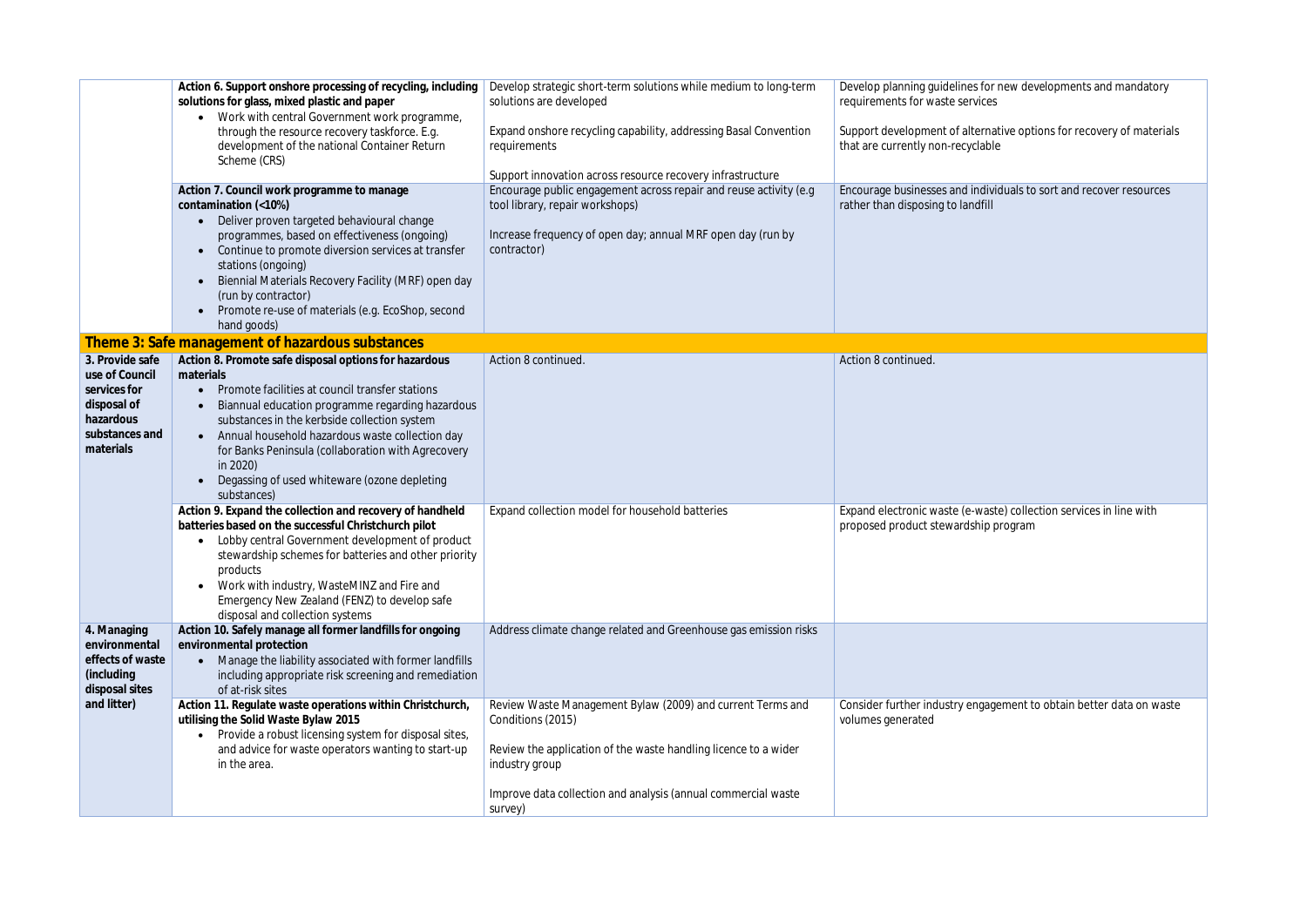|                                                                                                                                                       | Action 12. Adopt a regional approach to litter and illegal<br>dumping<br>Work with our internal stakeholders to co-ordinate<br>$\bullet$<br>an effective litter management programme, aligning<br>with regional approach                                                                                                                                                                                                                                                                                                      | Update our current policy towards litter and illegal dumping (2003),<br>including support for local groups/events for picking up litter<br>Develop a regional litter strategy/approach to litter and illegal<br>dumping<br>Work with businesses and residents to encourage a shift towards<br>personal responsibility for waste e.g. "leave only footprints"                                                                                                                                                                                                                          | Partner with community and res<br>mechanisms for litter and Illegal<br>Investigate and develop regional<br>levy on illegal dumping and litter                                                    |
|-------------------------------------------------------------------------------------------------------------------------------------------------------|-------------------------------------------------------------------------------------------------------------------------------------------------------------------------------------------------------------------------------------------------------------------------------------------------------------------------------------------------------------------------------------------------------------------------------------------------------------------------------------------------------------------------------|---------------------------------------------------------------------------------------------------------------------------------------------------------------------------------------------------------------------------------------------------------------------------------------------------------------------------------------------------------------------------------------------------------------------------------------------------------------------------------------------------------------------------------------------------------------------------------------|--------------------------------------------------------------------------------------------------------------------------------------------------------------------------------------------------|
|                                                                                                                                                       | Theme 4: Leadership and innovation in the Christchurch waste and resource recovery sector                                                                                                                                                                                                                                                                                                                                                                                                                                     |                                                                                                                                                                                                                                                                                                                                                                                                                                                                                                                                                                                       |                                                                                                                                                                                                  |
| 5. Encourage<br>innovation in<br>the commercial<br>sector                                                                                             | Action 13. Work with industry to promote waste<br>minimisation and resource efficiency across the<br>commercial sector<br>Continue to provide resource efficiency and<br>$\bullet$<br>sustainability advice (Target Sustainability and Eco<br>Advisor services)<br>Continue to promote and fund innovation in the<br>waste and resource recovery sector through the<br>Canterbury Waste Joint Committee's annual<br>contestable waste minimisation fund<br>Identify waste reduction opportunities across<br>commercial sector | Support innovative commercial technologies for recovery of priority<br>waste streams and treating Christchurch and/or Canterbury's<br>residual waste.<br>Assist Christchurch businesses to reduce solid waste and greenhouse<br>gas emissions, and to be energy and water efficient<br>Encourage organisations to adopt a resource efficiency framework,<br>including those adopting a zero waste approach (including through<br>recognition of sustainability in our procurement process)<br>Promote innovation and new approaches to waste minimisation by<br>the commercial sector | Support emissions footprint repo<br>Support organisations to actively<br>Support organisations to work to<br>opportunities                                                                       |
| 6. Encourage<br>community-led<br>resource<br>recovery<br>activity and<br>support<br>towards a<br>circular<br>economy                                  | Action 14. Collaborate with Papatipu Runanga and<br>organisations, to support a regional transition to zero<br>waste and a circular economy                                                                                                                                                                                                                                                                                                                                                                                   | Action 14 continued                                                                                                                                                                                                                                                                                                                                                                                                                                                                                                                                                                   | Action 14 continued                                                                                                                                                                              |
|                                                                                                                                                       | Action 15. Support for community and environmental<br>organisations through funding schemes and programmes                                                                                                                                                                                                                                                                                                                                                                                                                    | Expand support and funding for repair/re-use activities.<br>Increase provision of maker and repair workspace on council sites,<br>Increase access to materials at the resource recovery centres<br>Support youth education, providing them with tools to have their<br>own waste minimisation programmes                                                                                                                                                                                                                                                                              | Develop linkages between existir<br>community/business networks v<br>matchmaking dialogue)<br>Support community organisation<br>waste<br>Support community organisation<br>economy opportunities |
| 7. Regional<br>coordination<br>(Working with<br>Canterbury<br>Waste Joint<br>Committee<br>(CWJC) member<br>councils and<br>Environment<br>Canterbury) | Action 16. Promote and fund innovation in the waste and<br>resource recovery sector through the Canterbury Waste<br>Joint Committee's annual contestable waste minimisation<br>fund                                                                                                                                                                                                                                                                                                                                           | Continue to promote and fund innovation in the waste and resource<br>recovery sector through the Canterbury Waste Joint Committee's<br>annual contestable waste minimisation fund                                                                                                                                                                                                                                                                                                                                                                                                     | Continue to promote and fund in<br>recovery sector through the Can<br>contestable waste minimisation                                                                                             |
|                                                                                                                                                       | Action 17. Collaborate with CWJC, including address<br>emerging risk and issues and shared marketing and waste<br>data<br>In response to changes in the sector, collaborate<br>regionally to address emerging risk and issues<br>Work with CWJC member councils to establish<br>shared objectives, including resilience planning -<br>working with Environment Canterbury and<br>neighbouring councils to address shared risks                                                                                                | Update our Disaster Waste Management Plan in conjunction with<br><b>CWJC</b> councils<br>Establish a regional coordinator resource under the CWJC, to ensure<br>communication and region wide feedback for national scale projects<br>Shared communication programme aimed at improving quality of<br>kerbside collections (reducing contamination)                                                                                                                                                                                                                                   | Develop a regional planning appr<br>Management Plan)<br>Develop a regional infrastructure<br>and economies of scale in alterna<br>to energy)                                                     |

research groups to develop innovative gal dumping

inal impacts of changes to waste disposal

reporting for emerging technologies

vely promote themselves as zero waste

s together to achieve circular economy

isting organisations (e.g. ks where resources are shared – develop a

tions to actively promote themselves as zero

tions work together to achieve circular

Ind innovation in the waste and resource Canterbury Waste Joint Committee's annual ion fund

approach (Waste Minimisation and

Develop a regional infrastructure strategy (Consider regional synergies and economies of scale in alternative treatment technologies e.g. waste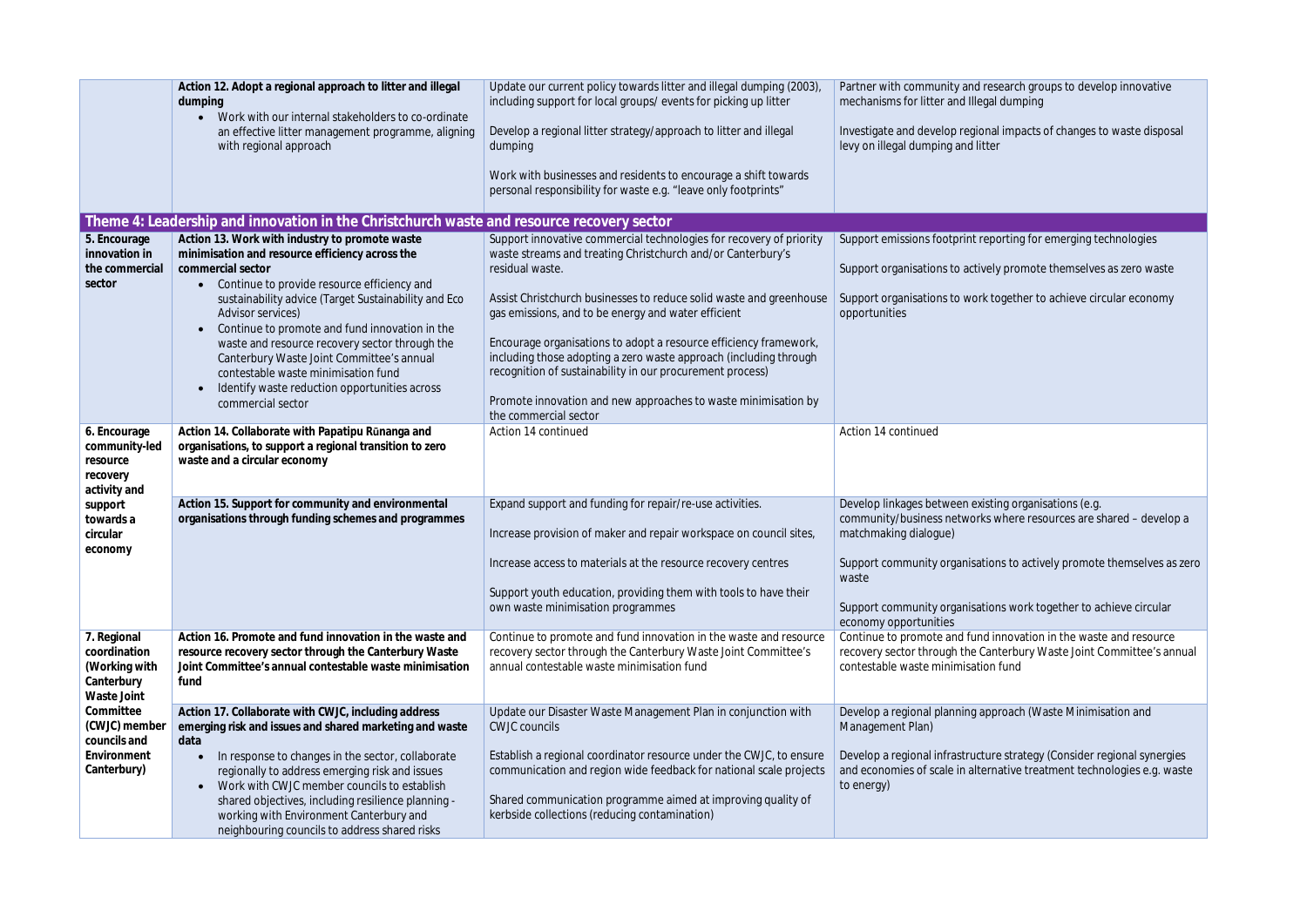|                                                                                                                        | Deliver a shared communications strategy                                                                                                                                                                                                                                                                                                                                              | Share the CCC wheelie bins app as a template to CWJC member<br>councils                                                                                                                                                                                                                                                                                                                                                                                                                                    |                                                                                                                                                               |
|------------------------------------------------------------------------------------------------------------------------|---------------------------------------------------------------------------------------------------------------------------------------------------------------------------------------------------------------------------------------------------------------------------------------------------------------------------------------------------------------------------------------|------------------------------------------------------------------------------------------------------------------------------------------------------------------------------------------------------------------------------------------------------------------------------------------------------------------------------------------------------------------------------------------------------------------------------------------------------------------------------------------------------------|---------------------------------------------------------------------------------------------------------------------------------------------------------------|
| 8. National<br>coordination<br>and<br>representation<br>by Christchurch<br>City Council<br>staff on<br>national issues | Action 18. Lobby central Government on continued work<br>programme for waste.<br>Including development of product stewardship<br>schemes and the proposed Container Return<br>Scheme<br>Work with central Government, WasteMINZ and<br>associated groups to lobby for product stewardship                                                                                             | Support the development of product stewardship through;<br>National territorial authority officers forum group<br>Proposed priority products and implementation of product<br>stewardship schemes<br>Proposed Container Return Scheme<br>Continued development of trials to separate and recover<br>difficult to deal with materials (e.g. batteries programme)<br>Work with Government agencies to encourage policies<br>limiting imports of problem materials that contribute to our<br>waste challenges |                                                                                                                                                               |
|                                                                                                                        | Action 19. Work with stakeholders to promote a circular<br>economy                                                                                                                                                                                                                                                                                                                    | Action 19 continued. Address broader issues such as plastics<br>pollution and the development of alternative processes including<br>those that promote a circular economy.<br>Share information and resources with partners to promote effective<br>use of resources and development of sustainable approaches for<br>managing waste.                                                                                                                                                                      | Action 19 continued.                                                                                                                                          |
| 9. Council as a<br>leader                                                                                              | Action 20. Service delivery review (Funding mechanisms to<br>support and incentivise waste minimisation and collection<br>models)                                                                                                                                                                                                                                                     | Improve collection efficiencies, data and council processes on the<br>recommendations from the Service Delivery Review                                                                                                                                                                                                                                                                                                                                                                                     | Develop local resource recove<br>managing our resource recov<br>Review alternative treatment<br>Expand our engagement on r<br>e.g. smart cities, bin informat |
|                                                                                                                        | Action 21. Embrace new technology for a better resource<br>recovery system and promote a circular economy<br>Utilise technology across our collection network to<br>support efficient service provision, including: RFID<br>kerbside bins<br>Use information from collections and contamination<br>reporting to inform targeted education and non-<br>collection of contaminated bins | Action 21 continued                                                                                                                                                                                                                                                                                                                                                                                                                                                                                        | Action 21 continued                                                                                                                                           |
|                                                                                                                        | Action 22. Climate Change<br>The waste, recycling and organics facilities we<br>$\bullet$<br>provide support our climate change targets of zero<br>net greenhouse gas emissions, along with a 50 per<br>cent reduction from 2016 baseline for methane, by<br>2045.                                                                                                                    | Influence a reduction in vehicle and process emissions across the<br>resource recovery sector - e.g. transition to electric vehicles<br>Investigate whether CCC could implement a Zero Waste approach<br>across council offices and service centres<br>Further encourage a paperless office (set reduction targets)                                                                                                                                                                                        | Provide waste diversion syste<br>Look for local and alternative<br>associated with Christchurch'                                                              |
|                                                                                                                        | Action 23. Procurement processes that focus on waste<br>reduction<br>Target Sustainability service - working with our<br>suppliers and lessees of Council facilities and<br>infrastructure, to encourage waste reduction                                                                                                                                                              | Action 23 continued. Council Resource Efficiency and Greenhouse<br>Gas Emission (REGGE) programme groups/units set solid waste<br>reduction targets as part of their REGGE management plans.<br>Council procurement processes have an increased focus on<br>purchasing recycled content                                                                                                                                                                                                                    | Action 23 continued.                                                                                                                                          |
| Theme 5: Effective resource recovery education and communications                                                      |                                                                                                                                                                                                                                                                                                                                                                                       |                                                                                                                                                                                                                                                                                                                                                                                                                                                                                                            |                                                                                                                                                               |
| 10. Promote<br>behavioural                                                                                             | Action 24. Increase communication and incentives for<br>keeping waste out of landfill                                                                                                                                                                                                                                                                                                 |                                                                                                                                                                                                                                                                                                                                                                                                                                                                                                            |                                                                                                                                                               |

very and less energy intensive options for very services

t technologies e.g. waste to energy

Expand our engagement on resource recovery using novel approaches e.g. smart cities, bin information, enhanced education resources

ems, encourage waste reduction.

: processes which reduce greenhouse gasses i's waste.